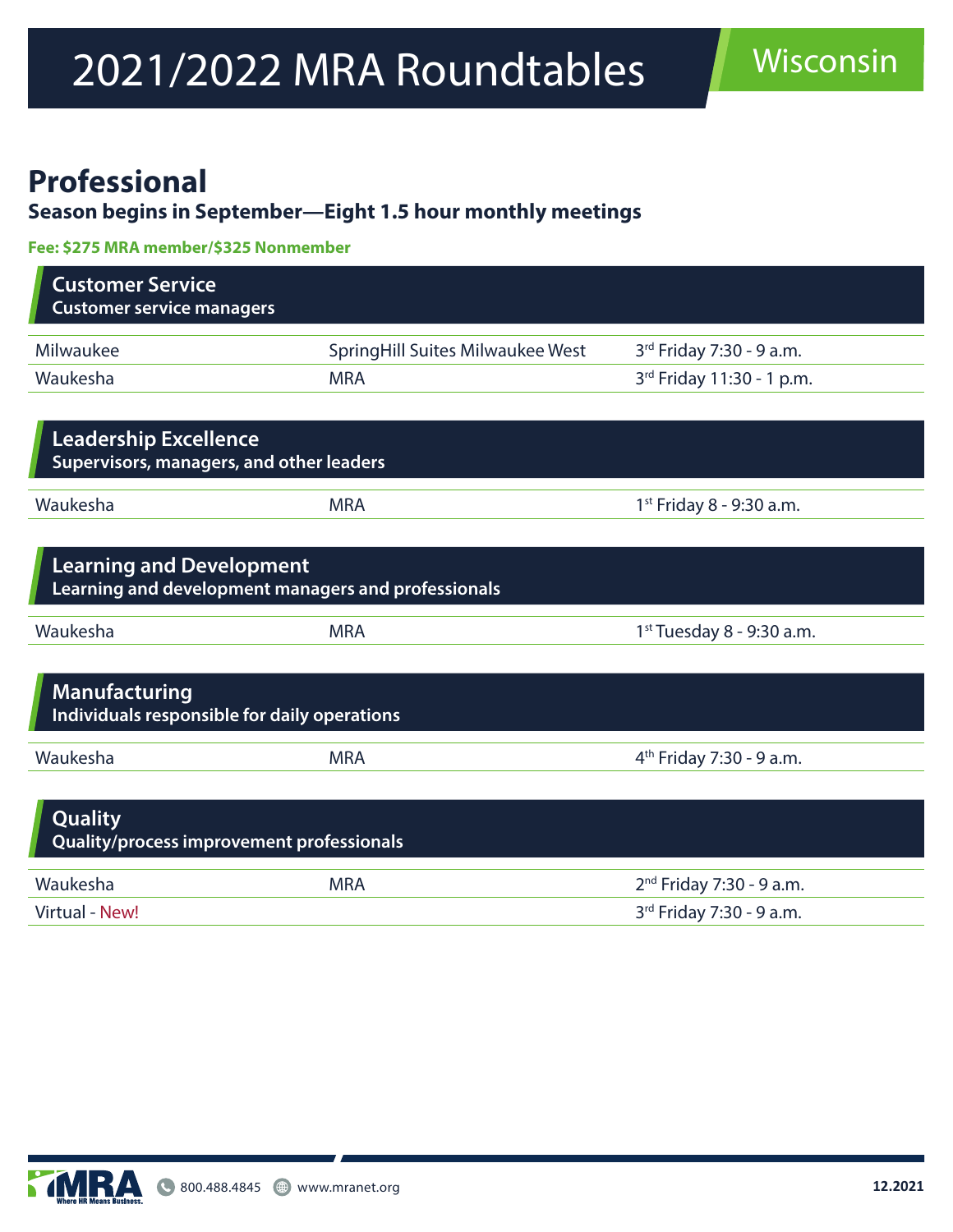# 2021/2022 MRA Roundtables Wisconsin

### **Professional**

**Season begins in September**

| Fee: \$225 MRA member/\$270 Nonmember                                       |                                              |                                                                                                        |
|-----------------------------------------------------------------------------|----------------------------------------------|--------------------------------------------------------------------------------------------------------|
| <b>Accounts Payable</b>                                                     | A/P managers, supervisors, and practitioners | Quarterly                                                                                              |
| Virtual - New!                                                              |                                              | $2nd Tuesday 11:30 - 1 p.m.$<br>(October, January, April, and July)                                    |
| Waukesha                                                                    | <b>MRA</b>                                   | $2nd Tuesday 7:30 - 9 a.m.$<br>(November, February, May, and August)                                   |
| Fee: \$250 MRA member/\$300 Nonmember                                       |                                              |                                                                                                        |
| <b>Labor Relations</b>                                                      |                                              | <b>Quarterly</b>                                                                                       |
| Virtual - New!                                                              |                                              | 3rd Tuesday 8:30 - 10 a.m.<br>(October and April)                                                      |
|                                                                             |                                              | 3rd Tuesday 8:30 - 10:30 a.m.<br>(January and July)                                                    |
| Fee: \$225 MRA member/\$270 Nonmember                                       |                                              |                                                                                                        |
| <b>Technology Professionals</b>                                             | IT managers and technology professionals     | Quarterly                                                                                              |
| <b>Virtual</b>                                                              |                                              | $2nd$ Wednesday 11:30 a.m. - 1 p.m.<br>(November, February, May, and August)                           |
| Fee: \$275 MRA member/\$325 Nonmember                                       |                                              |                                                                                                        |
| <b>Technology Professionals</b><br>IT managers and technology professionals |                                              | <b>Bi-monthly</b>                                                                                      |
| Waukesha                                                                    | <b>MRA</b>                                   | 3 <sup>rd</sup> Thursday 11:30 a.m. - 1 p.m.<br>(September, November, January, March, May, and July)   |
| Fee: \$225 MRA member/\$270 Nonmember                                       |                                              |                                                                                                        |
| <b>Payroll</b><br><b>Payroll managers and supervisors</b>                   |                                              | Quarterly                                                                                              |
| Waukesha                                                                    |                                              | Over 250 employees                                                                                     |
|                                                                             | <b>MRA</b>                                   | 2 <sup>nd</sup> Thursday 8:30 - 10 a.m.<br>(November, February, May, and August)                       |
|                                                                             |                                              | Up to 250 employees<br>3 <sup>rd</sup> Thursday 8 - 9:30 a.m.<br>(November, February, May, and August) |
|                                                                             |                                              |                                                                                                        |